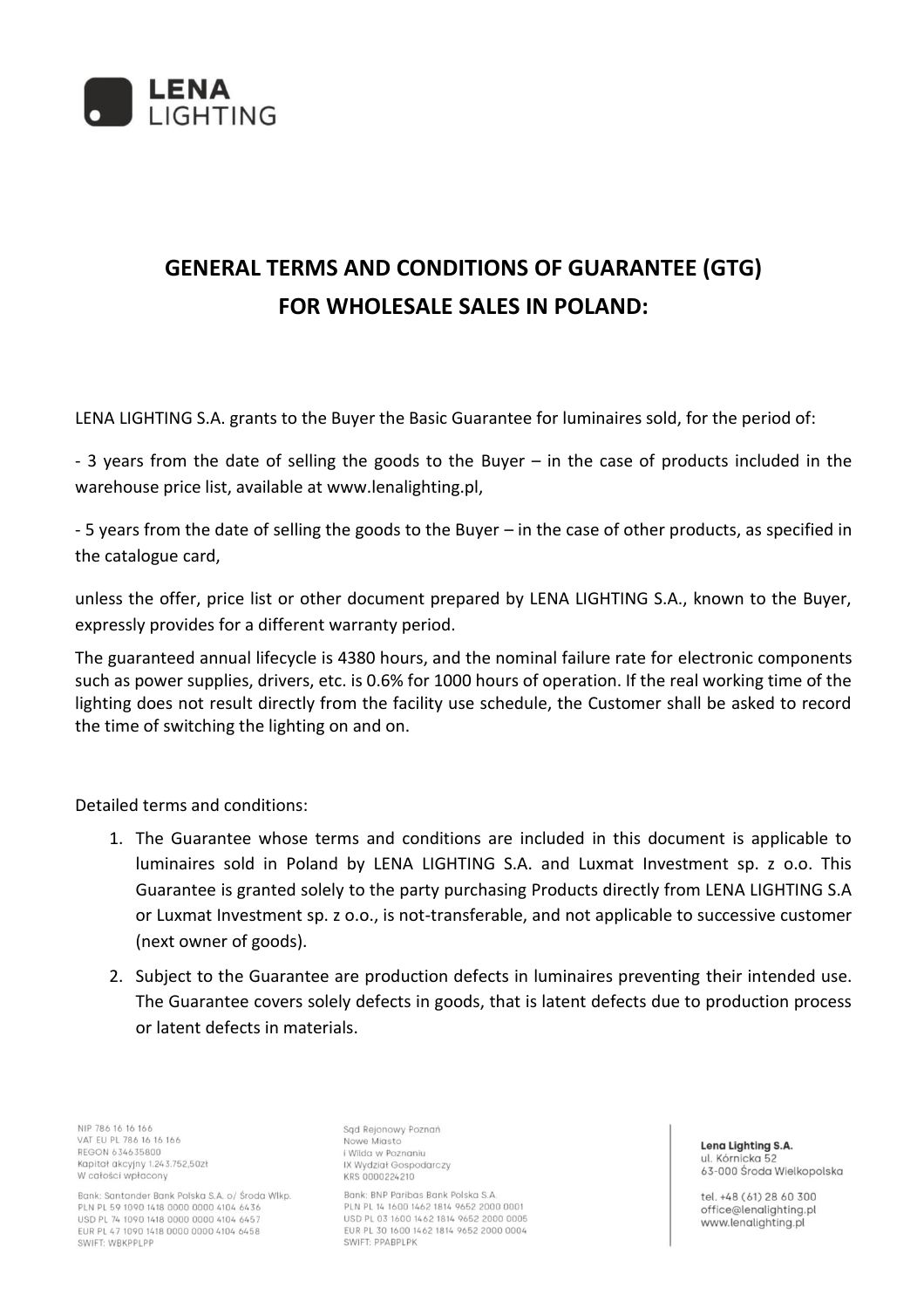

- 3. When analysing the Guarantee Claim its grounds are assessed considering technical standards in force.
- 4. Right to use the remedy under the Guarantee is conditional to:
	- proper storage;
	- proper assembly of equipment, in accordance with assembly instruction, carried out by duly licensed qualified staff;
	- proper operation, in accordance with Instruction Manual.
- 5. Luminaires subject to the Guarantee should be stored and operated under conditions and in the manner as indicated in Instruction Manual attached with luminaires, taking into account the following:
	- Unless the Instruction Manual specifies otherwise, luminaires are designed for use under standard conditions, except for special-purpose luminaires. Standard conditions are characterised by ambient temperature in the range -10°C to +25°C, pressure 960 to 1050 hPa, humidity 40 to 60%.
	- Luminaires should not be used where ambient conditions can pose risk to luminaire structure, coat or electronic components inside luminaires, resulting in erratic operation of luminaires. Luminaires are tested and compliant with the EN-60598-1 standard.
	- Among the factors that pose risk to luminaires are high temperature, high humidity, dust, presence in the air of non-neutral substances (chloride, salts, acids, bases), vibrations, impacts, exposure to surges, UV radiation and electromagnetic fields.
	- Luminaires should be used for their intended purpose.
	- Prior to purchase, the Buyer is absolutely obliged to consult specific conditions of using luminaires, unless they are specified in technical/product materials.
	- Modern and energy-saving LED panels and luminaires have been designed for failure-free, effective and long-term operation. In order to enable failure-free and long-term operation of the luminaires, proper environmental conditions must be ensured. Some chemical substances may cause corrosion and discolouration of LED components (causing a change in the colour of the emitted light, reducing the flux until the total destruction of the light source) and luminaires (reducing

NIP 786 16 16 166 VAT EU PL 786 16 16 166 REGON 634635800 Kapitał akcyjny 1.243.752,50zł W całości wpłacony

Bank: Santander Bank Polska S.A. o/ Środa Wlkp. PLN PL 59 1090 1418 0000 0000 4104 6436 USD PL 74 1090 1418 0000 0000 4104 6457 EUR PL 47 1090 1418 0000 0000 4104 6458 SWIFT: WBKPPLPP

Sąd Rejonowy Poznań Nowe Miasto i Wilda w Poznaniu IX Wydział Gospodarczy KRS 0000224210

Bank: BNP Paribas Bank Polska S.A PLN PL 14 1600 1462 1814 9652 2000 0001 USD PL 03 1600 1462 1814 9652 2000 0005 EUR PL 30 1600 1462 1814 9652 2000 0004 SWIFT: PPABPLPK

## Lena Lighting S.A. ul. Kórnicka 52 63-000 Środa Wielkopolska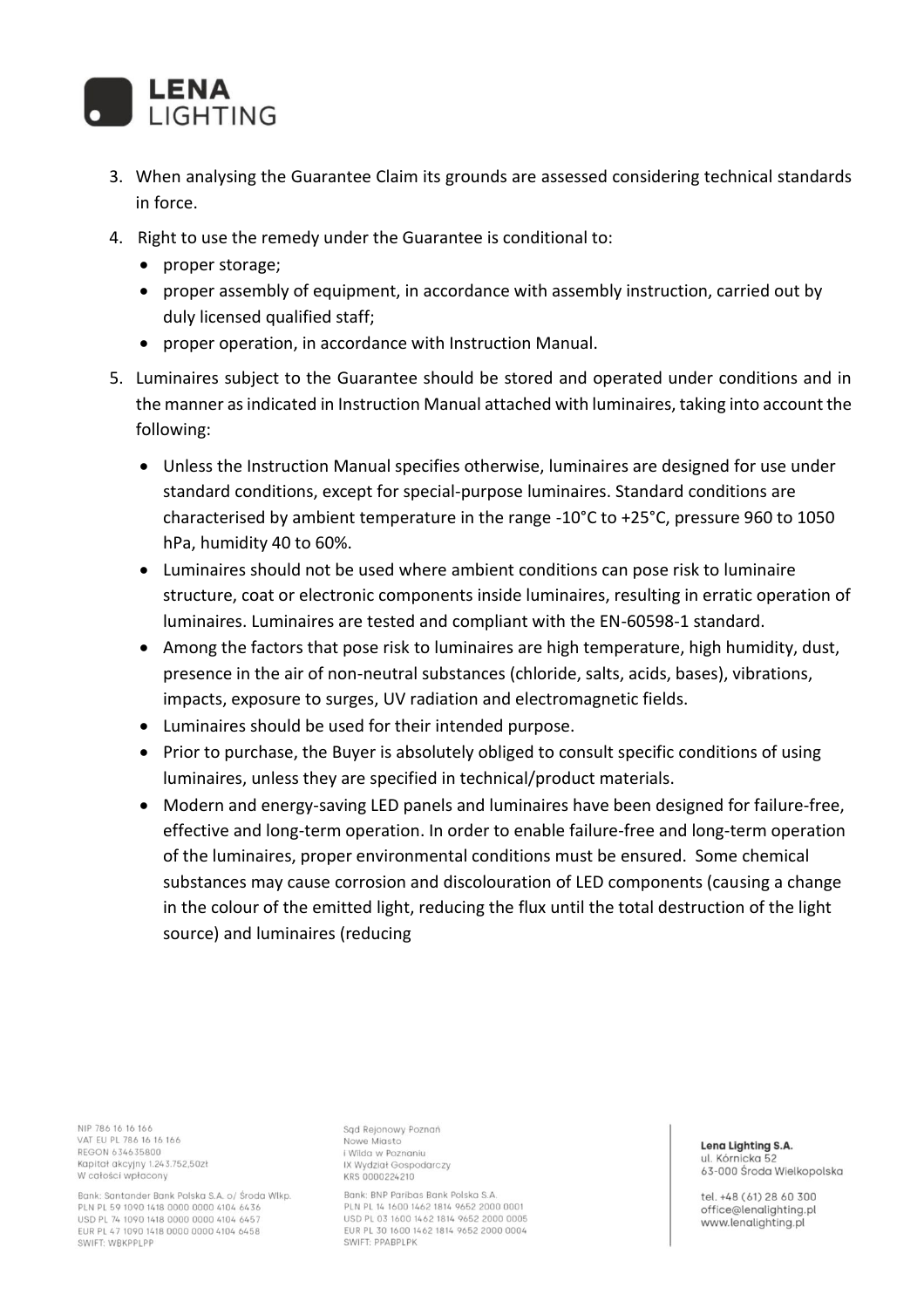

NIP 786 16 16 166 VAT EU PL 786 16 16 166 REGON 634635800 Kapitał akcyjny 1.243.752,50zł W całości wpłacony

Bank: Santander Bank Polska S.A. o/ Środa Wikp PLN PL 59 1090 1418 0000 0000 4104 6436 USD PL 74 1090 1418 0000 0000 4104 6457 EUR PL 47 1090 1418 0000 0000 4104 6458 SWIFT: WBKPPLPP

Sad Rejonowy Poznań Nowe Miasto i Wilda w Poznaniu IX Wydział Gospodarczy KRS 0000224210

Bank: BNP Paribas Bank Polska S.A. PLN PL 14 1600 1462 1814 9652 2000 0001 USD PL 03 1600 1462 1814 9652 2000 0005 FUR PL 30 1600 1462 1814 9652 2000 0004 SWIFT: PPABPLPK

Lena Lighting S.A. ul. Kórnicka 52 63-000 Środa Wielkopolska

tel. +48 (61) 28 60 300 office@lenalighting.pl www.lenalighting.pl

the mechanical strength and shortening the time of operation). The list of exemplary chemical substances can be downloaded from [www.lenalighting.pl/do-pobrania/owg](http://www.lenalighting.pl/do-pobrania/owg)

6. In particular, Guarantee rights are excluded in the event of tampering with, modifying or not consulted repairing of luminaires, or using luminaires to other purposes than intended. Excluded from Guarantee coverage are also defects caused by external factors of mechanical, thermal and chemical nature, improper usage and natural wear and tear. In particular the Guarantee does not cover consumables such as: traditional light sources (bulb, fluorescent lamp, etc.), capacitors, starters, batteries. These consumables may be covered by the manufacturer's warranty.

In the case of LED luminaires, the warranty does not cover:

- Drop in flux and output (in accordance with EU Regulation No. 1194/2012 or later legislation)
- Change in colour temperature
- Burnout of individual diode in LED module, unless the number of individual burnt out diodes exceeds 10% of all diodes in the module.
- Changes in the colour, surface and structure of lighting fixtures, whose assembly is carried out at a distance of less than 4 kilometres from the coastline.

For all products, the Guarantee does not cover damage to the luminaires in the absence of overvoltage protection in the electrical system. LED luminaires as electronic devices should be protected with surge arresters providing standard B + C surge protection (class I and II). It is also recommended to apply additional protection against overvoltage by installing class D surge arresters in local switchboards (class III surge arresters). In all matters relating to the arrester, refer to the arrester's instruction and installation manual provided by the manufacturer.

7. The Buyer shall be obliged to submit the Guarantee Claim in writing, within 7 days following the date of detecting a defect, and, having agreed with LENA LIGHTING S.A. on terms and conditions of delivery, deliver goods subject to the Guarantee Claim to the seat of LENA LIGHTING S.A. The Guarantee Claim shall be accepted provided that it is submitted on the correctly filled out Guarantee Claim form available on [www.lenalighting.pl.Su](http://www.lenalighting.pl/)ch Guarantee Claim must include

NIP 786 16 16 166 VAT EU PL 786 16 16 166 REGON 634635800 Kapitał akcyjny 1.243.752,50zł W całości wpłacony

Bank: Santander Bank Polska S.A. o/ Środa Wlkp. PLN PL 59 1090 1418 0000 0000 4104 6436 USD PL 74 1090 1418 0000 0000 4104 6457 EUR PL 47 1090 1418 0000 0000 4104 6458 SWIFT: WBKPPLPP

Sąd Rejonowy Poznań Nowe Miasto i Wilda w Poznaniu IX Wydział Gospodarczy KRS 0000224210

Bank: BNP Paribas Bank Polska S.A PLN PL 14 1600 1462 1814 9652 2000 0001 USD PL 03 1600 1462 1814 9652 2000 0005 EUR PL 30 1600 1462 1814 9652 2000 0004 SWIFT: PPABPLPK

Lena Lighting S.A. ul. Kórnicka 52 63-000 Środa Wielkopolska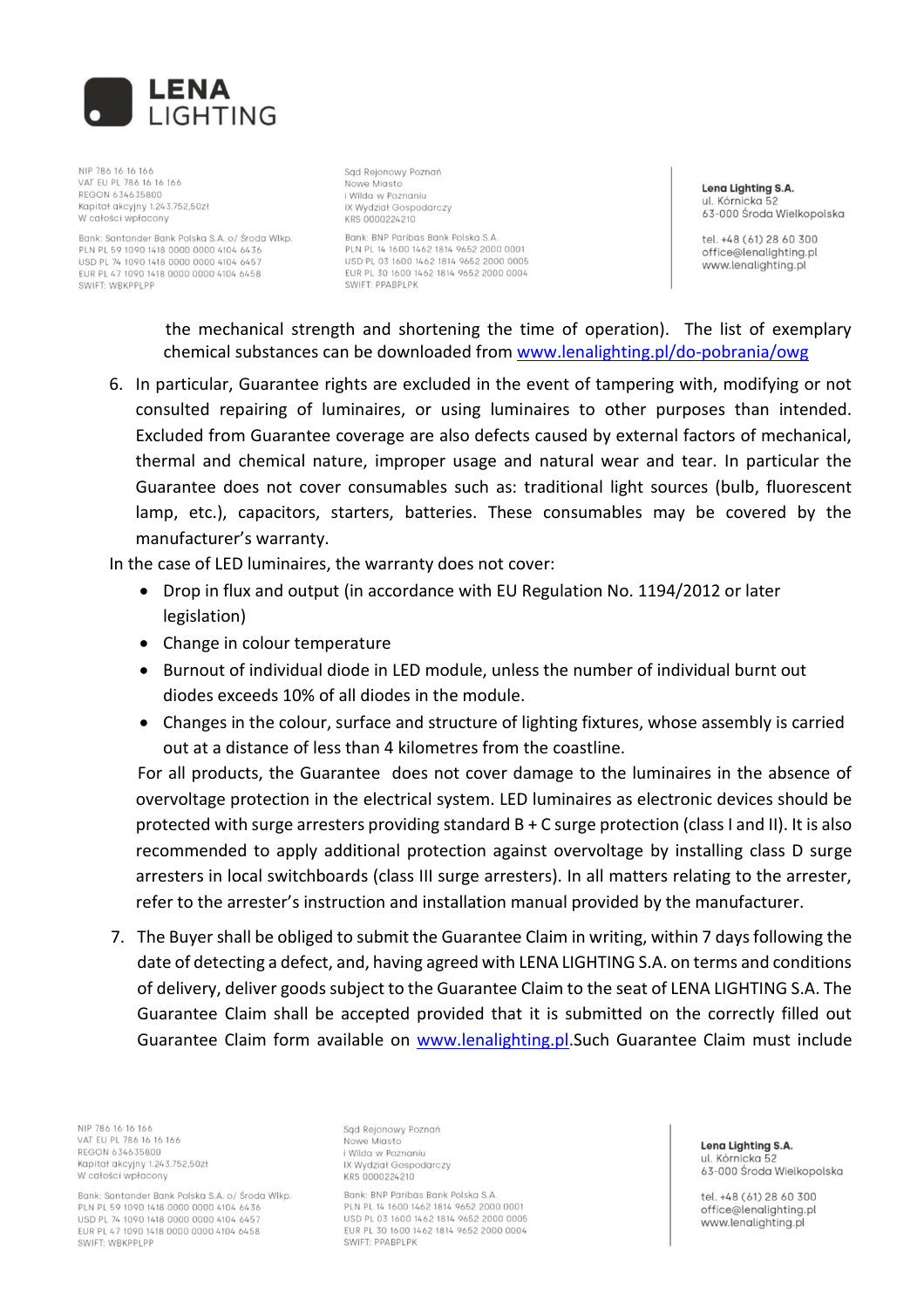

index, name and quantity of claimed goods, number of purchase document (invoice) and detailed description of the detected defect. Should it prove necessary during the analysis of the Guarantee Claim that additional information related to defect or operating conditions of goods are required, the Buyer shall be obliged to provide such required information and data.

- 8. The Guarantee Claim, including the correctly filled out Guarantee Claim form, shall be considered within 21 business days following the date of delivery of claimed goods to the seat of LENA LIGHTING S.A. (or – provided that the inspection of a larger number of luminaires has to be carried out on the site – following the date of obtaining access to luminaires subject to Guarantee Claim), together with a correctly filled out Guarantee Claim form. Should subject Guarantee Claim required thorough technical examination, duration of Guarantee Claim consideration shall be extended by duration of such technical examination. LENA LIGHTING S.A. shall notify the Buyer immediately on the need for such extension.
- 9. In the event of accepting the Guarantee Claim, LENA LIGHTING S.A. shall be entitled to carry out, at its own discretion, a free-of-charge repair or replacement with new and free from defects, components subject to the Guarantee Claim confirmed by LENA LIGHTING S.A. to be defective. LENA LIGHTING S.A. shall be also entitled to return full purchase price to the Buyer, in the event that repair/replacement is not possible or not feasible economically. The date for completion of the guarantee obligation is 14 days following the date of accepting the Guarantee Claim, and is subject to extension in the event of circumstances outside of the control of LENA LIGHTING S.A. Guarantee Period shall be extended by period as required for consideration and remedying of the Guarantee Claim.
- 10. In the event that the Guarantee Claim is justified, LENA LIGHTING S.A. shall incur the cost of delivery of defective goods from the seat of the Buyer to the seat of LENA LIGHTING S.A., by the cheapest means of transport (or other mutually agreed) and the cost of returning the goods to the Buyer's seat. LENA LIGHTING S.A. shall not incur any other costs related to replacement of defective goods, in particular costs related to removal or reinstallation of a luminaire or costs of workmanship.
- 11. In the event that the Guarantee Claim is not justified, all costs incurred in connection with its consideration shall be incurred by the Buyer. In particular, the Buyer shall be obliged to cover the costs of transport, travel costs and working time costs of service technicians according to the individual rates of LENA LIGHTING S.A., material costs, costs of renting suitable equipment, as well as the cost of the trip, and accommodation costs, provided that the service staff needs overnight accommodation – according to the manner of handling the Claim. The Buyer undertakes to settle the above-mentioned receivables based on an appropriate VAT invoice. In

NIP 786 16 16 166 VAT EU PL 786 16 16 166 REGON 634635800 Kapitał akcyjny 1.243.752,50zł W całości wpłacony

Bank: Santander Bank Polska S.A. o/ Środa Wlkp. PLN PL 59 1090 1418 0000 0000 4104 6436 USD PL 74 1090 1418 0000 0000 4104 6457 EUR PL 47 1090 1418 0000 0000 4104 6458 SWIFT: WBKPPLPP

Sąd Rejonowy Poznań Nowe Miasto i Wilda w Poznaniu IX Wydział Gospodarczy KRS 0000224210

Bank: BNP Paribas Bank Polska S.A PLN PL 14 1600 1462 1814 9652 2000 0001 USD PL 03 1600 1462 1814 9652 2000 0005 EUR PL 30 1600 1462 1814 9652 2000 0004 SWIFT: PPABPLPK

Lena Lighting S.A. ul. Kórnicka 52 63-000 Środa Wielkopolska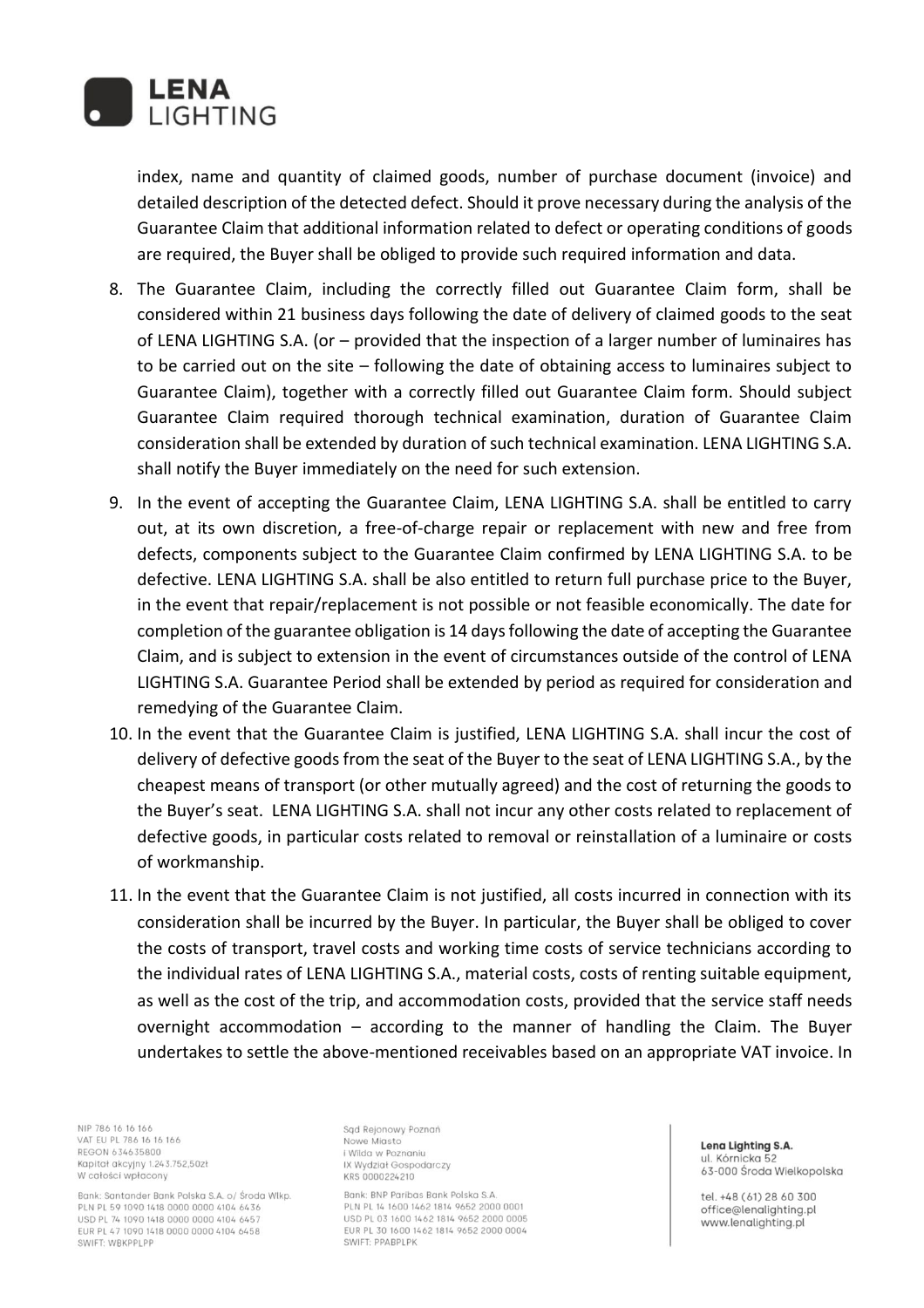

the event of a service technician's arrival, the service protocol also includes the number of kilometres travelled, travel time and working time.

- 12. In the event that the Guarantee Claim is unjustified, LENA LIGHTING S.A. may charge the Customer with the costs of returning the Product, as well as the costs of the examination carried out and related handling costs, possibly other additional costs incurred in connection with the consideration of the Guarantee Claim.
- 13. LENA LIGHTING S.A. reserve themselves the right to examine claimed defect, following receipt of the Guarantee Claim from the Buyer, at the location where subject luminaires are used. Failure by the Buyer to provide representatives of LENA LIGHTING S.A. with access to luminaires subject to Guarantee Claim within reasonable period of time upon the request of LENA LIGHTING S.A., shall be considered as abandonment of the Guarantee Claim.
- 14. The Buyer shall be obliged to ensure safe and hygienic conditions for operations related to consideration of Guarantee Claim at the location where luminaires are installed. Should carrying out of such operations prove impossible due to working conditions or risk to health and/or life of personnel, LENA LIGHTING S.A. shall suspend consideration of Guarantee Claim until such time when suitable working conditions are ensured. Guarantee Period shall not be extended by the period during which carrying out of Guarantee Claim consideration operations was prevented Failure to provide access to luminaires under indicated conditions within more than 8 days shall be considered as abandonment of Guarantee Claim.
- 15. The Buyer can order LENA LIGHTING S.A. paid repairs, including post-guarantee repairs. Costs of service repairs shall be determined each time at rates of LENA LIGHTING S.A., and such costs may include, as required, the following: costs of transport, costs of renting suitable equipment, costs of service personnel work-hours and accommodation, costs of materials used during works, costs of additional assessments by experts.
- 16. Should visual inspection of goods subject to the Guarantee Claim have to be carried out at the place of their installation, the Buyer shall be obliged to ensure service personnel with proper access to goods subject to Guarantee Claim for the purpose of carrying out paid repair works, including access from a service platform to luminaires installed at heights, under the penalty of refusal to carry out such repair works. In the event of failure by the Buyer to ensure such access or in the event of obstructed access, the Buyer shall by obliged to reimburse LENA LIGHTING S.A for all the costs incurred by the latter.

NIP 786 16 16 166 VAT EU PL 786 16 16 166 REGON 634635800 Kapitał akcyjny 1.243.752,50zł W całości wpłacony

Bank: Santander Bank Polska S.A. o/ Środa Wlkp. PLN PL 59 1090 1418 0000 0000 4104 6436 USD PL 74 1090 1418 0000 0000 4104 6457 EUR PL 47 1090 1418 0000 0000 4104 6458 SWIFT: WBKPPLPP

Sąd Rejonowy Poznań Nowe Miasto i Wilda w Poznaniu IX Wydział Gospodarczy KRS 0000224210

Bank: BNP Paribas Bank Polska S.A PLN PL 14 1600 1462 1814 9652 2000 0001 USD PL 03 1600 1462 1814 9652 2000 0005 EUR PL 30 1600 1462 1814 9652 2000 0004 SWIFT: PPABPLPK

Lena Lighting S.A. ul. Kórnicka 52 63-000 Środa Wielkopolska